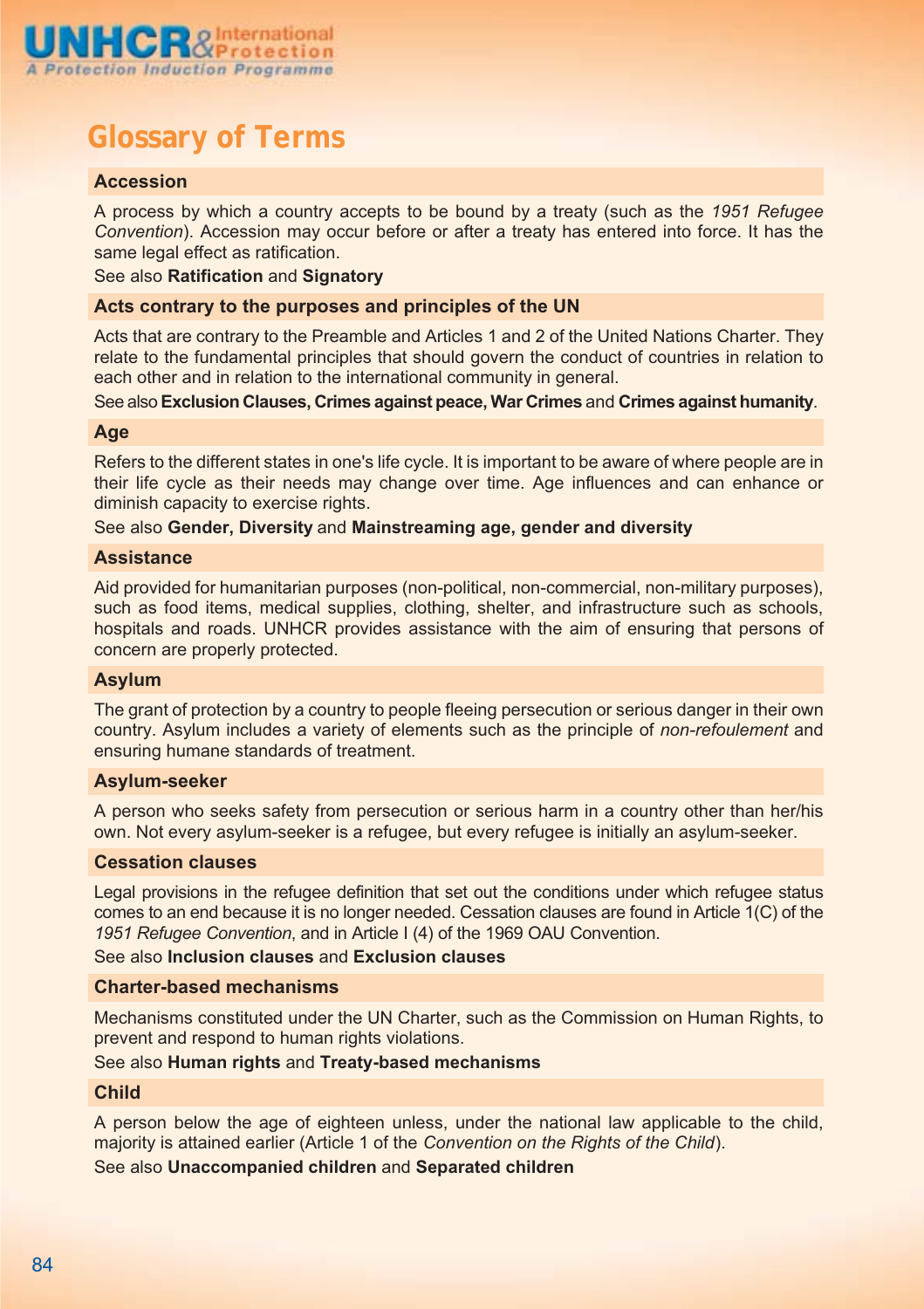## **Child sexual abuse**

Any act in which a child is used for sexual gratification. Any sexual relations/interaction with a child.

#### **Community-based approach**

The process of involving the community, represented by all groups (including women, men, children, older persons, minorities, etc.) in assessing, implementing, monitoring, and evaluating programmes that are designed for their benefit.

It requires both an understanding and consideration of their protection risks, concerns and priorities, engaging them in the various stages of protection and programme decision-making, and empowering them to enhance their own and their community members' protection.

See also **Mainstreaming age, gender and diversity** and **Situational analysis**

## **Complementary forms of protection**

Protection offered to persons who are fleeing situations of generalised violence or events seriously disrupting public order by countries that are not bound by broader refugee definitions contained in regional instruments, or when return would expose those persons to a risk of torture, inhuman or degrading treatment, or other serious human rights violations.

## **Convention grounds**

Reasons established in the *1951 Refugee Convention* as one of the elements of the refugee definition. It requires that a person's fear of persecution be linked to one or more of the following five grounds: **race, religion, nationality, membership of a particular social group, or political opinion**. These five grounds are known as the Convention grounds.

#### See also **Well-founded fear of persecution**

#### **Convention refugee**

A person who meets the refugee definition provided in the *1951 Convention relating to the Status of Refugees.*

## See also **Refugee** and **Mandate refugee**

#### **Crimes against humanity**

It includes inhumane acts committed as part of a widespread or systematic attack directed against any civilian population. They include, but are not limited to, murder, extermination, enslavement, deportation, imprisonment, torture, rape and other forms of sexual violence.

See also **Exclusion clauses, War crimes, Crimes against peace,** and **Acts contrary to the purposes and principles of the UN**

#### **Crimes against peace**

It includes the planning, preparing, initiating, or waging of a war of aggression or a war that is in violation of international treaties, agreements or assurances.

## Also see **Exclusion clauses, War crimes, Crimes against humanity,** and **Acts contrary to the purposes and principles of the UN**

#### **Customary international law**

International law that derives its authority from the consistent practice of countries out of a sense of legal obligation rather than from formal expression in a treaty or legal text.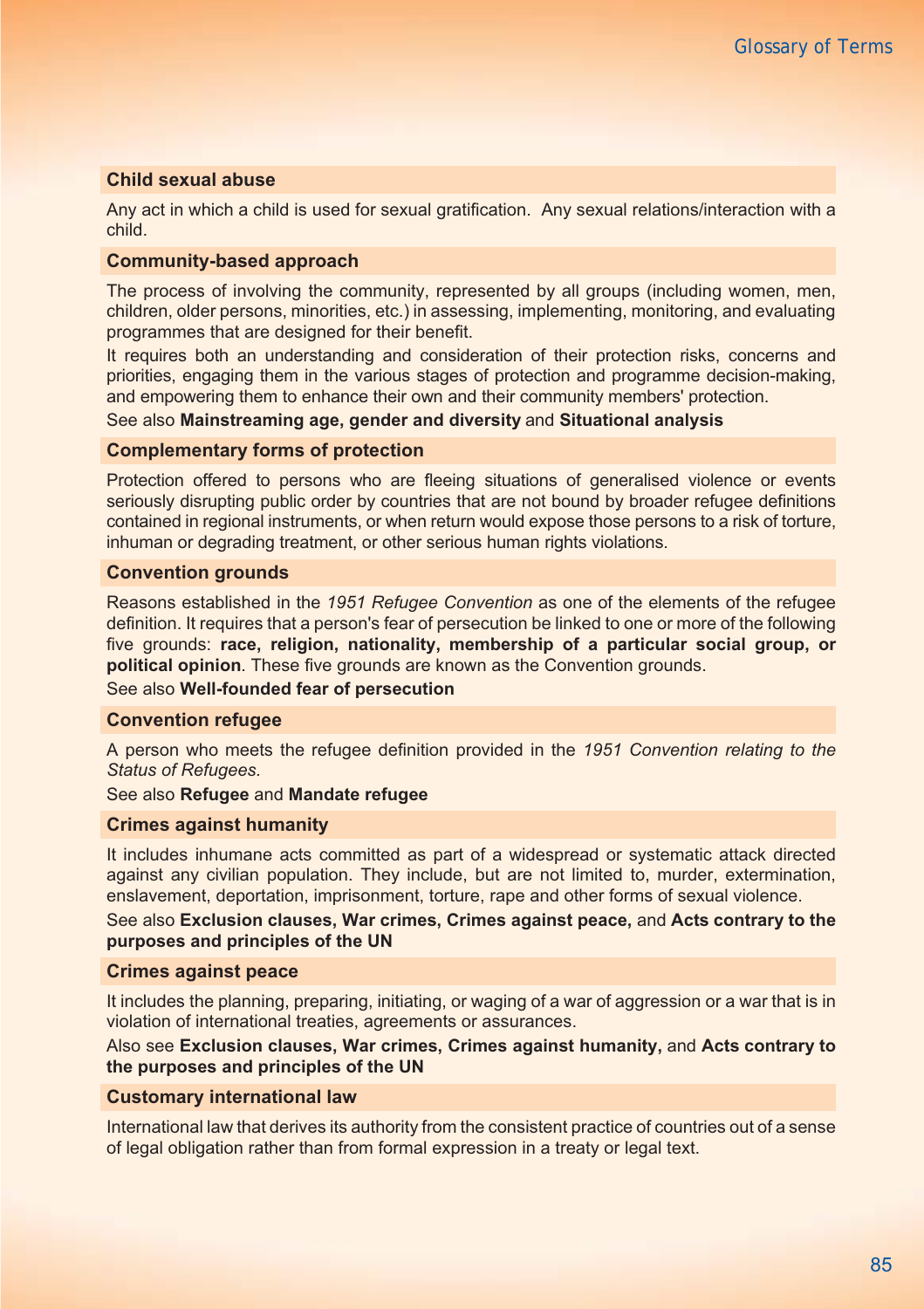

## **Department of Peacekeeping Operations (DPKO)**

DPKO assists the Member States and the Secretary-General of the UN in their efforts to maintain international peace and security. The Department's mission is to plan, prepare, manage and direct UN peacekeeping operations, so that they can effectively fulfil their mandates under the overall authority of the Security Council and General Assembly, and under the command vested in the Secretary-General.

#### **Diversity**

Within each group of people there are differences of age, gender, culture, different levels of mental and physical ability/disability, class, sexual orientation, ethnicity and other backgrounds. These differences must be recognised, understood and valued by UNHCR if we are to ensure that all groups of people access protection equally and that we do not add to the discrimination already experienced by certain groups.

See also **Age, Gender** and **Mainstreaming age, gender and diversity**.

## **Domestic violence**

Physical, sexual and psychological violence occurring in the household, including battering, sexual exploitation, sexual abuse, dowry-related violence, marital rape, female genital mutilation and other traditional practices harmful to women and non-spousal violence, and violence related to exploitation.

## **Durable solution**

A permanent solution to the problems of refugees, allowing them long-term resolution to the situation of displacement. The three durable solutions are **voluntary repatriation**, **local integration**, and **resettlement**.

#### **Economic and Social Council (ECOSOC)**

A principal organ to co-ordinate the economic, social, and related work of the 14 UN specialised agencies, 10 functional commissions and five regional commissions. The Council also receives reports from 11 UN funds and programmes. The Council serves as the central forum for discussing international economic and social issues, and for formulating policy recommendations addressed to Member States and the United Nations system. It is responsible for promoting higher standards of living, full employment, and economic and social progress; identifying solutions to international economic, social and health problems; facilitating international cultural and educational co-operation; and encouraging universal respect for human rights and fundamental freedoms.

## **Exclusion clauses**

Article 1 D, E and F of the *1951 Refugee Convention*.

They refer to situations in which a person is not in need of, or does not deserve the protection offered by the *1951 Refugee Convention*.

See also **Inclusion clauses** and **Cessation clauses**

## **Executive Committee Conclusion on International Protection**

The consensus reached by UNHCR's Executive Committee on protection issues in the course of its annual discussions is expressed in the form of Conclusions on International Protection (ExCom Conclusions). They contribute to the elaboration of principles and standards for the protection of refugees and other persons of concern to UNHCR.

See also **Executive Committee of the High Commissioner's Programme**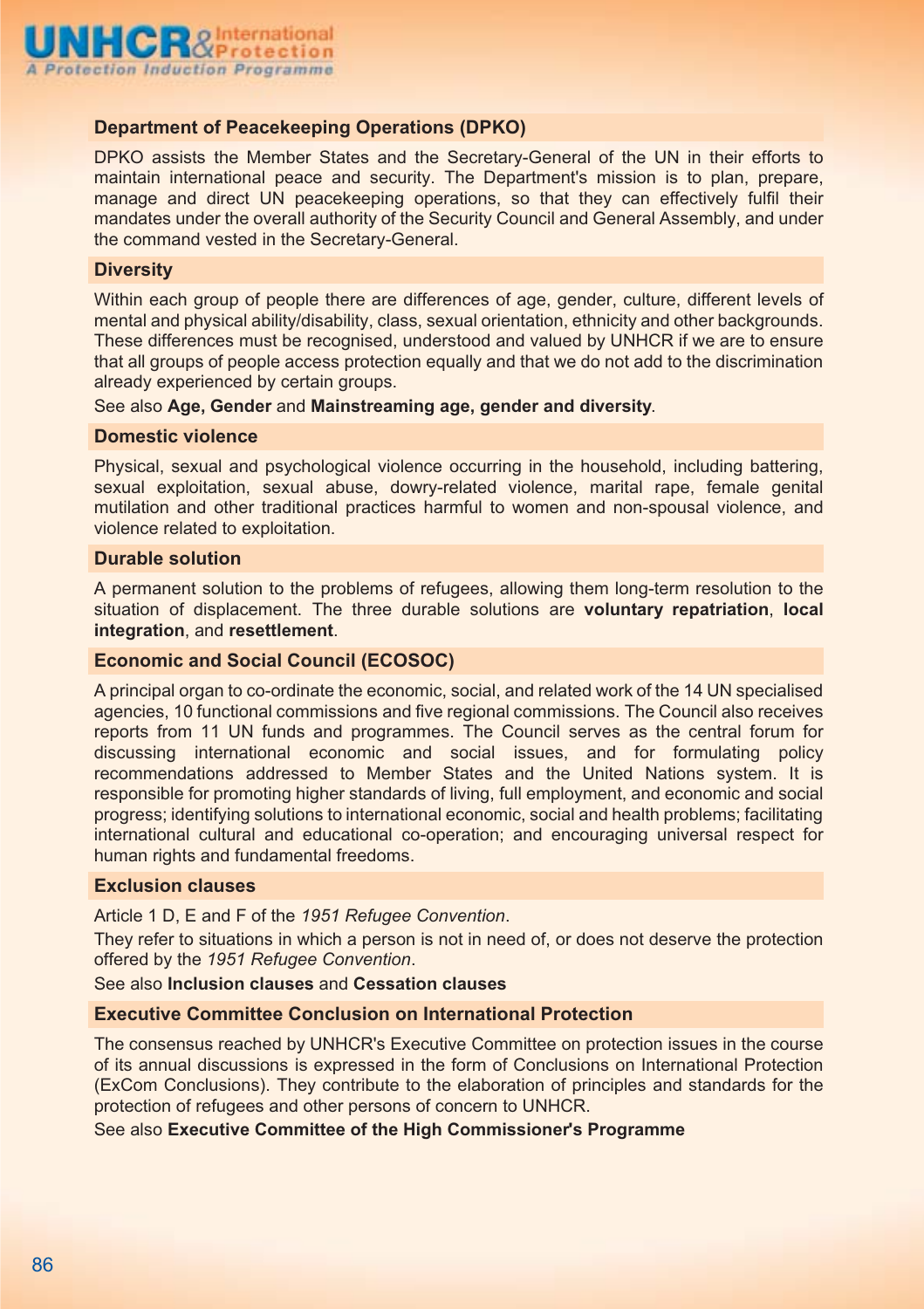## **Executive Committee of the High Commissioner's Programme (ExCom)**

The body mandated with advising the High Commissioner on the exercise of his functions. ExCom also approves UNHCR's annual budget. ExCom is composed of a number of countries selected by the ECOSOC. Countries that are not members of ExCom also attend these meetings as observers, along with NGOs. As of 1 January 2006, 68 countries were members of ExCom.

## See also **Executive Committee Conclusion on International Protection**

#### **Family reunification**

A process through which the family unit is restored, particularly after families have been separated when fleeing persecution. This is especially important when a durable solution is being sought for them.

## See also **Family unity**

#### **Family unity**

A principle based on the premise that the family is a natural and fundamental group of society. According to this principle, the members of a refugee's family may also be recognised as refugees.

#### See also **Family reunification**

#### **Female Genital Mutilation (FGM)**

Cutting of genital organs for non-medical reasons, usually done at a young age. It can include partial or total cutting, removal of genitals and stitching for cultural or other non-therapeutic reasons.

## **Forced marriage**

Arranged marriage against a person's wishes. Often a dowry is paid to the family; when refused, there are violent and/or abusive consequences.

#### **Gender**

**Gender** refers to the social differences between women and men that are learned, changeable over time and can vary within and between cultures. Gender often defines the roles, responsibilities, constraints, opportunities, and privileges of women and men in any context.

## See also **Age**, **Diversity** and **Mainstreaming age, gender and diversity**

## **General Assembly (GA)**

The General Assembly is the main deliberative organ of the United Nations. It is composed of representatives of all member states, each of which has one vote.

#### **Human rights**

Freedoms that all human beings are entitled to by virtue of being a human being. Human rights are set out in universal and regional human rights instruments. In some cases, there are mechanisms in place to monitor the implementation of these human rights by countries.

## See also **Charter-based mechanisms** and **Treaty-based mechanisms**

#### **Inclusion clauses**

Legal provisions in the refugee definition that set out the criteria that a person must fulfil in order to be recognised as a refugee. The inclusion clauses are found in Article 1(A) of the *1951 Refugee Convention*, in Article I (1) and (2) of the 1969 OAU Convention and Conclusion III of the 1984 Cartagena Declaration.

See also **Cessation clauses** and **Exclusion clauses**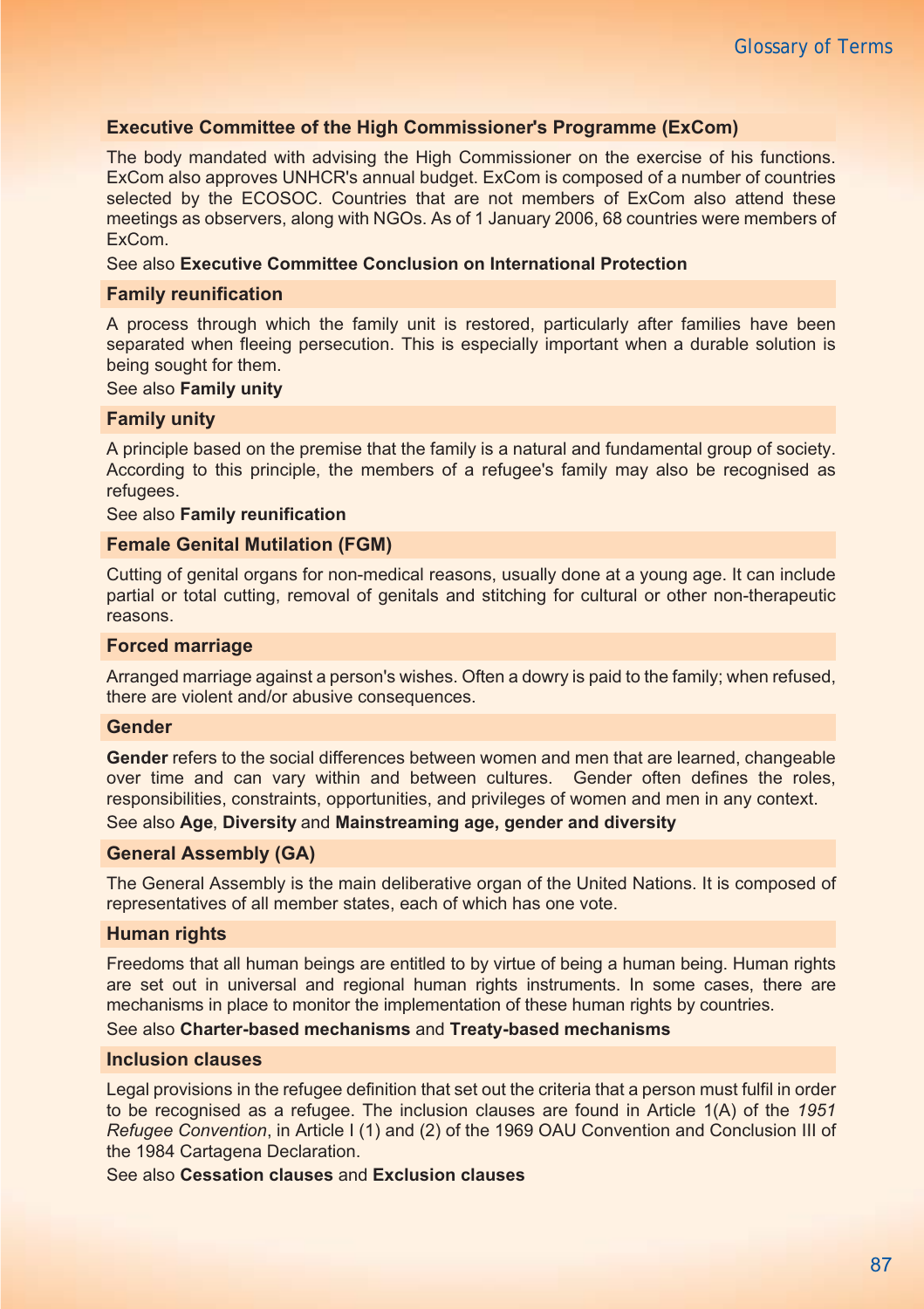

## **Inter-governmental organisation (IGO)**

An organisation made up of member States. The United Nations, the African Union, the Organisation of American States are all IGOs.

See also **Non-governmental organisation (NGO)**

## **Internally displaced persons (IDPs)**

People who are forced or obliged to flee from their homes, "... in particular as a result of or in order to avoid the effects of armed conflicts, situations of generalised violence, violations of human rights or natural or human-made disasters, and who have not crossed an internationally recognised State border" (the *Guiding Principles on Internal Displacement*).

#### See also **Persons of concern**

## **International Committee of the Red Cross (ICRC)**

An impartial, neutral and independent organisation whose humanitarian mission is to protect the lives and dignity of victims of war and internal violence and to provide them with assistance. It directs and co-ordinates the international relief activities conducted by the Movement in situations of conflict. It also endeavours to prevent suffering by promoting and strengthening humanitarian law and universal humanitarian principles. Established in 1863, the ICRC is at the origin of the International Red Cross and Red Crescent Movement.

## **International human rights law**

A body of customary international law and human rights instruments that recognises and protects human rights. **Refugee law, international humanitarian law** and **human rights law** complement each other.

## **International humanitarian law**

A body of law, regulations, and principles that govern the behaviour of parties in international and non-international armed conflicts. The four Geneva Conventions of 1949 and the two Additional Protocols of 1977 are the main sources of international humanitarian law. **Refugee law**, **international humanitarian law**, and **human rights law** complement each other

#### **International or Regional Instrument**

In the humanitarian context, a legal agreement that is binding upon countries, and that defines various rights and obligations of individuals in a country and/or the country itself.

## **International protection**

International protection encompasses all actions aimed at ensuring the equal access to and enjoyment of the rights of women, men, girls and boys of concern to UNHCR, in accordance with the relevant bodies of law, including international humanitarian, human rights, and refugee law. It includes interventions by countries or UNHCR on behalf of persons of concern to UNHCR to ensure that their rights, security, and welfare are recognised and safeguarded in accordance with international standards. These interventions ensure, for instance, respect for the principle of *non-refoulement*; access to safety; access to fair procedures for the determination of refugee status; humane standards of treatment; and the implementation of durable solutions. Providing international protection is UNHCR's core mandate.

## **Local integration**

One of the three durable solutions to address the plight of refugees. It involves their permanent settlement or assimilation in the country in which they sought asylum.

See also **Durable solution, Resettlement**, and **Voluntary repatriation**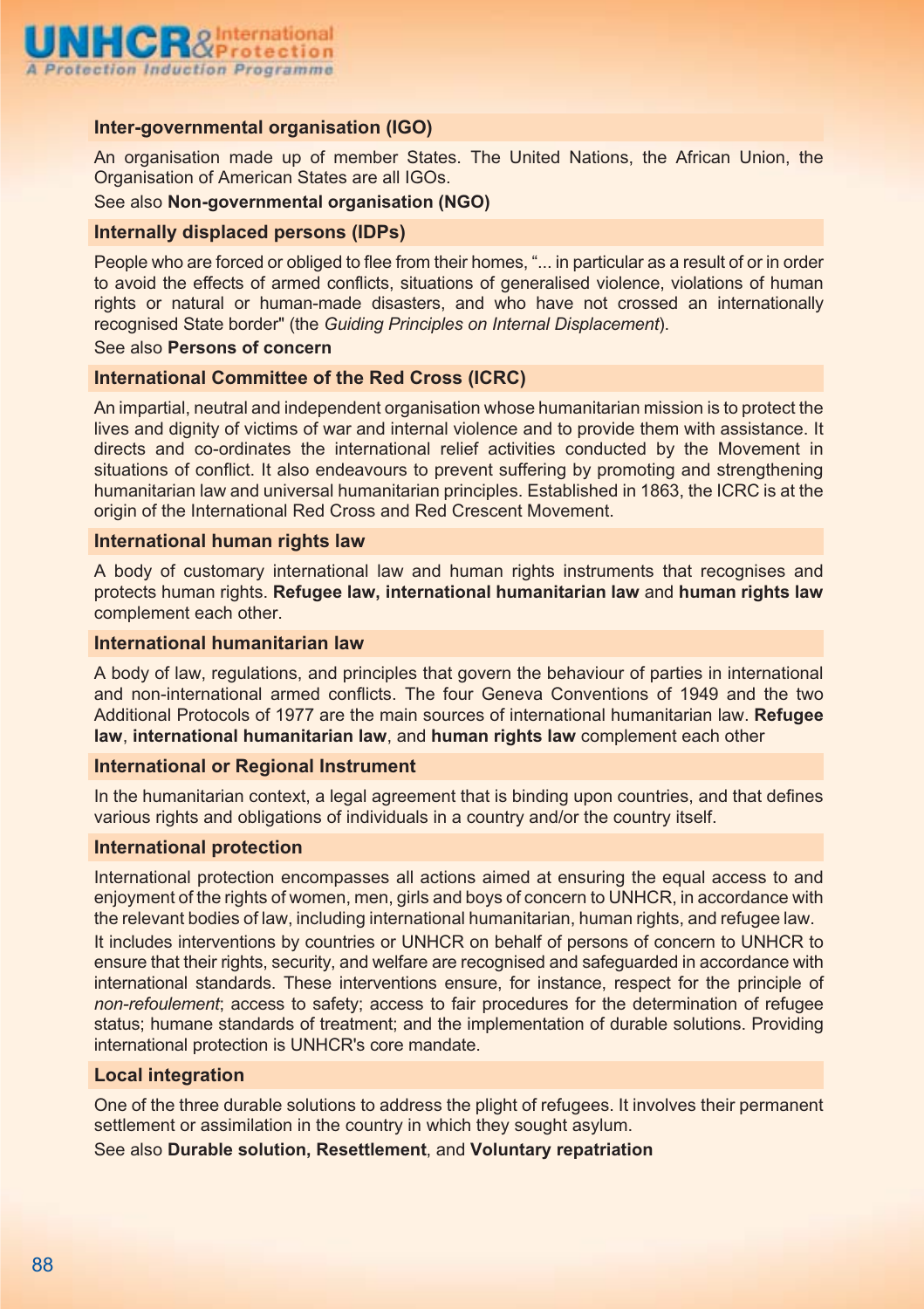## **Mainstreaming age, gender and diversity**

A process to ensure that the meaningful participation of refugee girls, boys, women and men of all ages and backgrounds is integral to the design, implementation, monitoring and evaluation of all UNHCR policies and operations so that these impact equitably on people of concern. The overall goals are gender quality and the enjoyment of the rights of all refugees of all ages and backgrounds.

#### See also **Age** and **Gender**

## **Mandate (UNHCR mandate)**

It refers to the role and functions entrusted to UNHCR as set forth in its Statute and subsequent resolutions of the UN General Assembly and ECOSOC.

#### **Mandate refugee**

Under UNHCR's mandate, two categories of persons may qualify for refugee status:

(1) Those who meet the criteria of the refugee definition contained in the *1951 Refugee Convention* and

(2) persons outside their country and unable to return owing to serious and indiscriminate threats to life, physical integrity or freedom resulting from generalised violence or events seriously disturbing public order.

## See also **Refugee** and **Convention refugee**

### **Membership of a particular social group**

One of the 'Convention grounds' of the refugee definition provided in the *1951 Refugee Convention*. It refers to a group that is composed of persons who share a common characteristic other than their risk of being persecuted, or who are perceived as a group by society. The characteristic will often be one which is innate, unchangeable, or which is otherwise fundamental to identity or conscience.

See also **Convention grounds, Persecution, Race, Religion, Nationality,** and **Political opinion**

## **Migrant (Economic)**

A person who voluntarily leaves his/her country of origin in search of better economic opportunities.

## **Migrant worker**

A person who is engaged, is engaged or has been engaged in a remunerated activity in a country that s/he is not a national of.

## **National**

A person recognised as having a legal bond with a country as provided for under the law of the country. Some countries use the word 'nationality' to refer to this legal bond, while other countries use the word 'citizenship'.

#### **Nationality**

(1) The status of being a national or citizen of a particular country.

(2) One of the 'Convention grounds' of the refugee definition provided in the *1951 Refugee Convention*. Nationality as a ground for persecution not only refers to citizenship, but also to membership of an ethnic or linguistic group. Occasionally, it may overlap with the term 'race'.

See also **Convention grounds, Persecution, Race, Religion, Membership of a particular social group** and **Political opinion**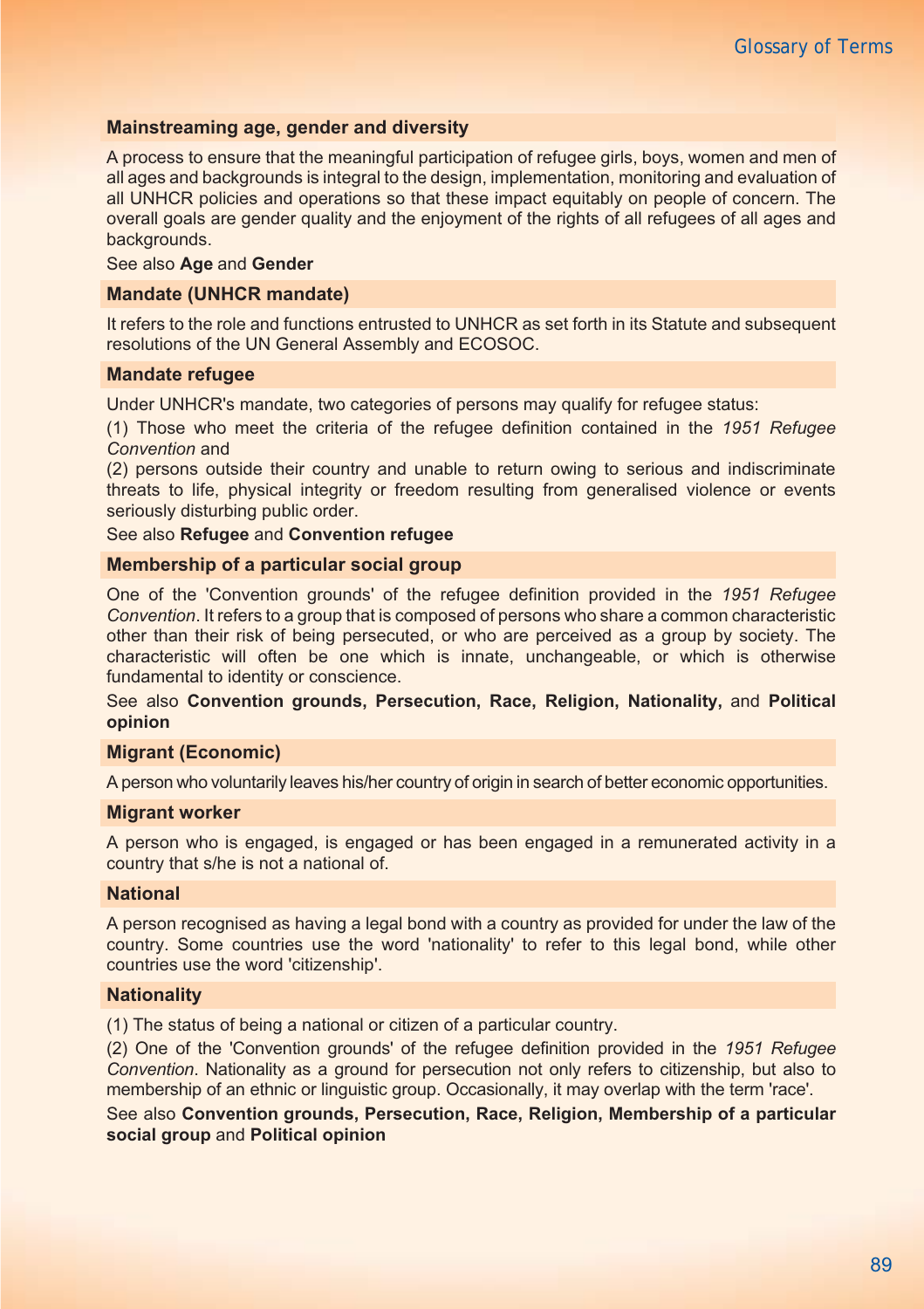

## **Non-governmental organisation (NGO)**

In the humanitarian and human rights field, a non-profit organisation that does not represent a government or a country. Many of them advocate for refugee protection or work to protect refugees in partnership with UNHCR.

#### See also **Inter-governmental organisation (IGO**)

## *Non-refoulement* **(Principle of)**

The core principle of international refugee law that prohibits the forcible return of refugees in any manner whatsoever to countries or territories where their lives or freedom would be at risk for reasons of race, religion, nationality, membership of a particular social group or political opinion. The principle of *non-refoulement* is part of customary international law and is therefore binding on all countries, whether or not they have signed on to the *1951 Refugee Convention* or its *1967 Protocol*. The principle also features in International Human Rights law and International Humanitarian Law.

## **Orphans**

Children both of whose parents are known to be dead. In some countries, a child who has lost one parent is called an orphan.

#### **Participatory assessment**

Participatory assessment is a continuous process where the women, men, girls and boys of concern to UNHCR are active participants in assessing, planning, implementing, monitoring, and evaluating UNHCR programmes to ensure that they all realise and enjoy their rights.

#### **Persecution**

One of the elements of the refugee definition established in the *1951 Refugee Convention*. There is no universally accepted definition of 'persecution' within the meaning of the *1951 Refugee Convention*. Persecution comprises human rights abuses or other serious harm often, but not always, perpetrated in a systematic or repetitive way. Discrimination does not always amount to persecution, although it may do so if it affects a fundamental right of the person concerned, or if the effect of several discriminatory measures cumulatively causes serious harm.

#### See also **Well-founded fear of persecution**

#### **Persons of concern to UNHCR**

A generic term used to describe all persons who are protected under the mandate of UNHCR. These generally include refugees, returnees, stateless persons and, in some situations, internally displaced persons and persons threatened with displacement.

#### See also **Internally displaced persons, Refugees** and **Stateless person**

## **Political opinion**

One of the 'Convention grounds' of the refugee definition provided in the *1951 Refugee Convention*. Political opinion as a ground for persecution implies that a person holds and/or is attributed an opinion that either has been expressed or imputed, and has come to the attention of the authorities. This ground is relevant even on the assumption that an opinion, although not yet expressed, will be expressed and will not be tolerated by the authorities when it is expressed.

See also **Convention grounds, Persecution, Race, Religion, Nationality,** and **Membership of a particular social group**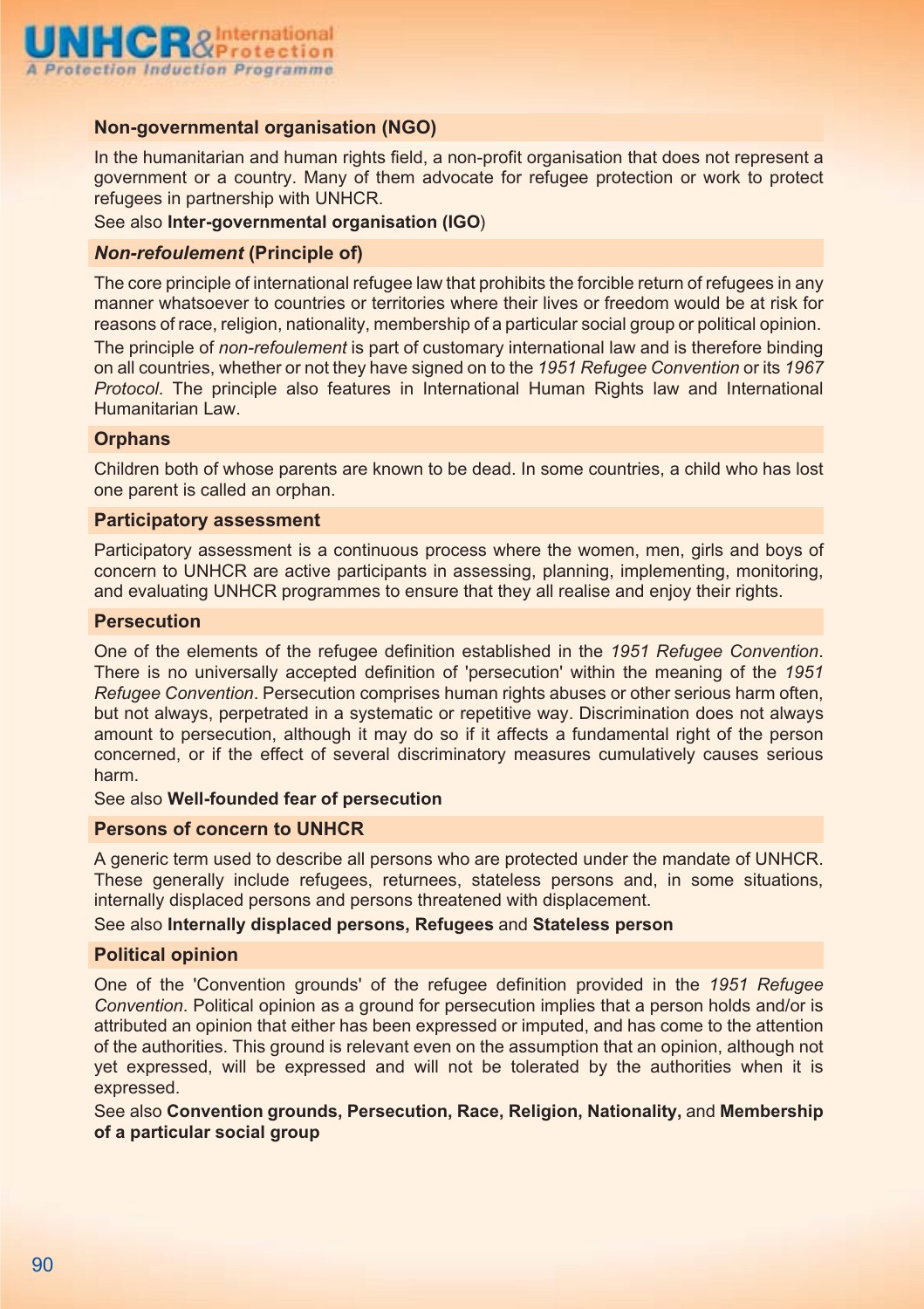## *Prima facie* **recognition (of refugees)**

Persons recognised on a group basis as refugees by countries under the *1951 Refugee Convention*, regional refugee instruments or by UNHCR under its mandate. This occurs normally during a large-scale influx, on the presumption that every individual among the group is a refugee. In this case, the process to recognise a refugee is not lengthy or detailed.

## See also **Refugee, Convention refugee** and **Mandate refugee**

## **Protection**

## See **International Protection**

## **Purposes and principles of the United Nations**

Set out in the Preamble and Articles 1 and 2 of the United Nations Charter. They relate to the fundamental principles that should govern the conduct of countries in relation to each other and in relation to the international community in general.

## See also **Exclusion clauses, War crimes, Crimes against peace,** and **Crimes against humanity**

#### **Race**

One of the 'Convention grounds' of the refugee definition provided in the *1951 Refugee Convention*. Race is understood in its widest sense to include all kinds of ethnic groups that are referred to as 'races' in common usage.

See also **Convention grounds, Persecution, Religion, Nationality, Membership of a particular social group** and **Political opinion**

## **Rape / attempted rape / marital rape**

The invasion of any part of the body of a victim or of the perpetrator with a sexual organ, or of the anal or genital opening of the victim with any object or any other part of the body by force, threat of force, coercion, taking advantage of a coercive environment, or against a person incapable of giving genuine consent. Efforts to rape someone which does not result in penetration is considered 'attempted rape'. Rape occurring within a marriage is considered 'marital rape'

## **Ratification**

A process by which a country indicates its consent to be bound by a treaty (such as the *1951 Refugee Convention*). To ratify a treaty a country must deposit an Instrument of Ratification with the appropriate authorities. Ratification grants countries the necessary time-frame to seek the required approval for the treaty at the domestic level and to enact the necessary legislation to give effect to it in their country.

See also **Accession** and **Signatory**

## *Refoulement*

See *Non-refoulement* **(principle of)**

#### **Refugee**

A person who, owing to a well-founded fear of being persecuted for reasons of race, religion, nationality, membership of a particular social group or political opinion, is outside the country of his/her nationality and is unable or, owing to such fear, is unwilling to avail himself/herself of the protection of that country (Article 1 A (2) of the *1951 Refugee Convention*).

In addition to the refugee definition found in the *1951 Refugee Convention*, the 1969 OAU Convention also covers any persons compelled to leave their country '*owing to external aggression, occupation, foreign domination or events seriously disturbing public order in either part of the whole of his country of origin or nationality.'*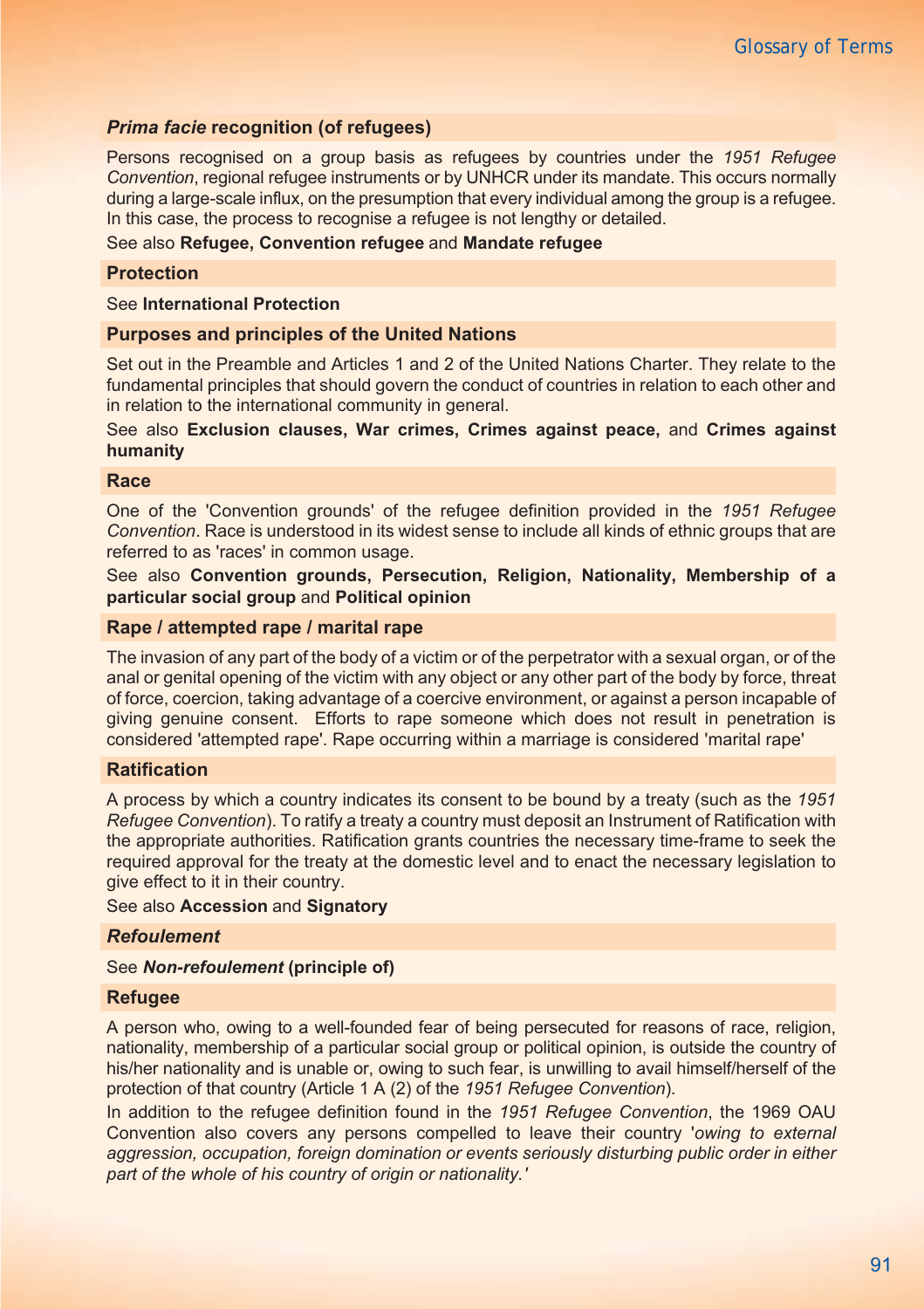

In addition to reiterating the refugee definition found in the *1951 Refugee Convention*, the 1984 Cartagena Declaration states that refugees also include persons who flee their country *'because their lives, security or freedom have been threatened by generalised violence, foreign aggression, internal conflicts, massive violations of human rights or other circumstances which have seriously disturbed public order.'*

## See also **Persons of concern**

## **Refugee law**

A body of customary international law, international and regional instruments, and national laws that establishes standards for refugee protection. The *1951 Convention relating to the Status of Refugees* together with its *1967 Protocol* are the cornerstones of international refugee law.

#### **Refugee status determination**

Legal and administrative procedures undertaken by countries or UNHCR to determine whether an asylum-seeker should be recognised as a refugee under the relevant legal instruments.

#### **Registration**

Identifying, recording, verifying, and continuously updating information about persons of concern to UNHCR with the aim of protecting, assisting, and finding durable solutions for their problems.

## **Reintegration**

A process which enables returnees to regain the legal, physical, and material security needed to maintain life, livelihood and dignity as a citizen of the country of origin or habitual residence.

#### **Religion**

One of the 'Convention grounds' of the refugee definition provided in the *1951 Refugee Convention*. Persecution for reasons of religion may assume various forms, including prohibition of membership in a religious community, of worship in private or public, or of religious instruction, or serious discriminatory measures imposed on persons because they practice their religion or belong to a particular religious community.

See also **Convention grounds, Persecution, Race, Nationality, Membership of a particular social group** and **Political opinion**

#### **Repatriation**

## See **Voluntary repatriation**

## **Resettlement**

One of the three durable solutions to address the plight of refugees. It involves the transfer of refugees from the country where they were granted refugee status to another country that has agreed to admit them and offer them long-term resident rights and/or citizenship. Resettlement is also a protection tool and a practical example of international responsibility-sharing.

See also **Durable solution, Local integration** and **Voluntary repatriation**

#### **Returnee**

A refugee or internally displaced person who returns home with the intention of remaining there permanently.

## See also **Persons of concern**

## **Self-reliance**

In the refugee context, the ability of an asylum-seeker or refugee to meet his/her own basic needs and those of his/her dependants.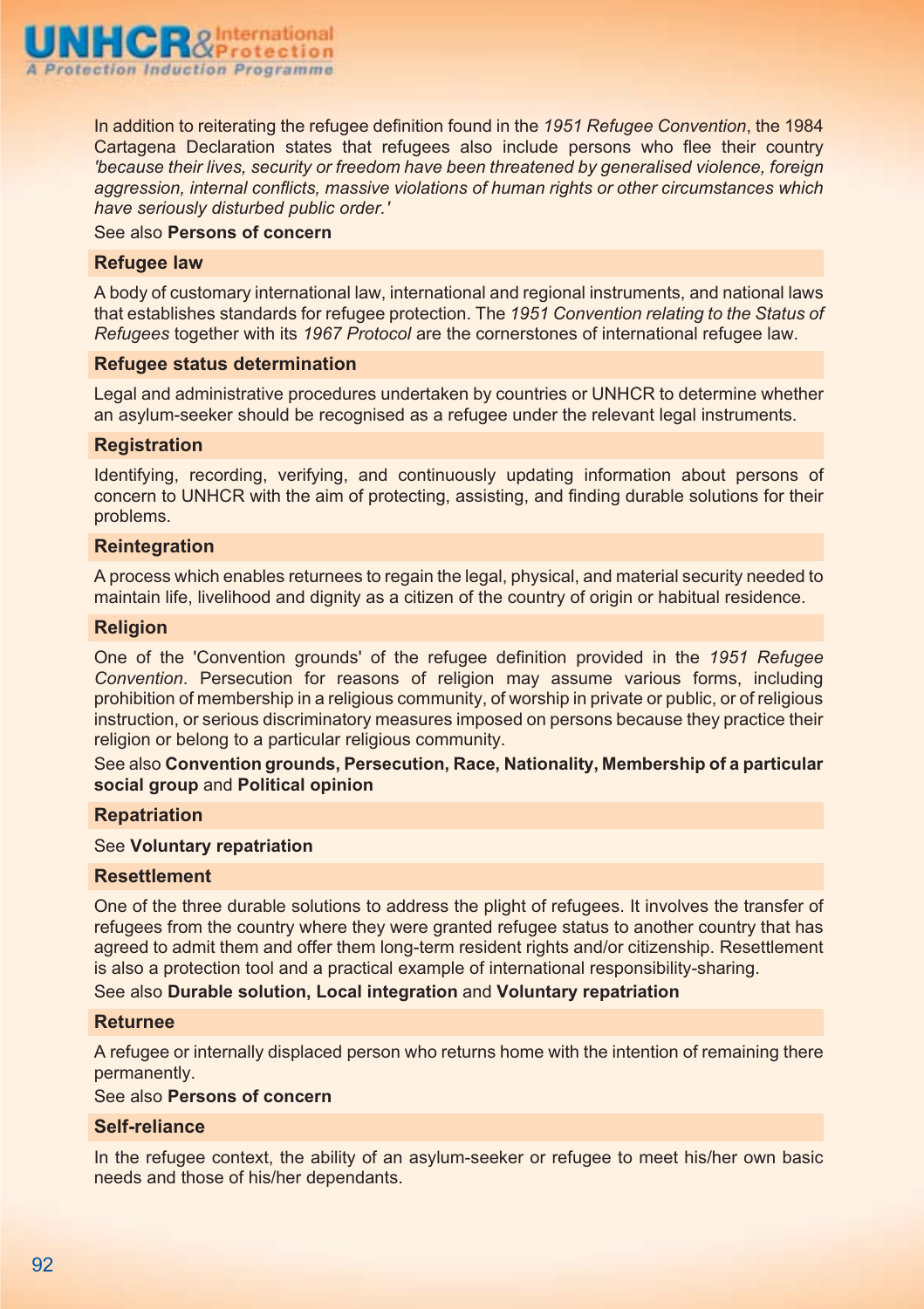## **Separated children**

Children who are separated from both parents, or from their previous legal or customary primary care-giver, but not necessarily from other relatives. These may, therefore, include children accompanied by other family members

(as defined in the *Inter-agency Guiding Principles on Unaccompanied and Separated Children*).

## See also **Child** and **Unaccompanied children**

## **Serious non-political crime**

A **serious non-political crime** is a crime which is considered serious in most jurisdictions, and which is predominantly motivated by non-political reasons (such as personal gain). Crimes which have been committed out of a political motive, but which cause indiscriminate harm to civilians and/or are disproportionate to the alleged political purpose may also be considered non-political for the purposes of the exclusion clause.

See also **Exclusion clause**

## **Sexual abuse**

Actual or threatened physical intrusion of a sexual nature including inappropriate touching, by force or under unequal or coercive conditions.

## **Sexual and gender-based violence (SGBV)**

Violence that is directed against a person on the basis of gender or sex. It includes acts that inflict physical, mental, or sexual harm or suffering, threats of such acts, coercion, and other deprivations of liberty. While women, men, boys and girls can be victims of SGBV, women and girls are more often the victims.

## **Sexual exploitation**

Any actual or attempted abuse of a position of vulnerability, differential power, or trust, for sexual purposes, including, but not limited to, profiting monetarily, socially or politically from the sexual exploitation of another.

## **Signatory**

A country that is signatory to a treaty (such as the *1951 Refugee Convention*) indicates its intention to "ratify" (become a "party") it at a later date. Signing a treaty does not bind the country to it. However it assumes an obligation of good faith to refrain from acts which would defeat the object and purpose of the treaty.

## See also **Accession** and **Ratification**

#### **Situation analysis**

A fact and information-gathering process where a situation or problem is examined from all possible angles (statistical, social, economic, political, legal, etc) by the people who are concerned by the problem or situation. For UNHCR, situation analysis includes profiling, sex and age disaggregated data, standards and indicators, participatory assessment, and participatory planning.

## See also **Community development approach** and **Mainstreaming age, gender and diversity**

## **Standards of treatment**

Parameters derived from the *1951 Refugee Convention* and other international and regional human rights instruments that set the parameters for the treatment of persons of concern to UNHCR.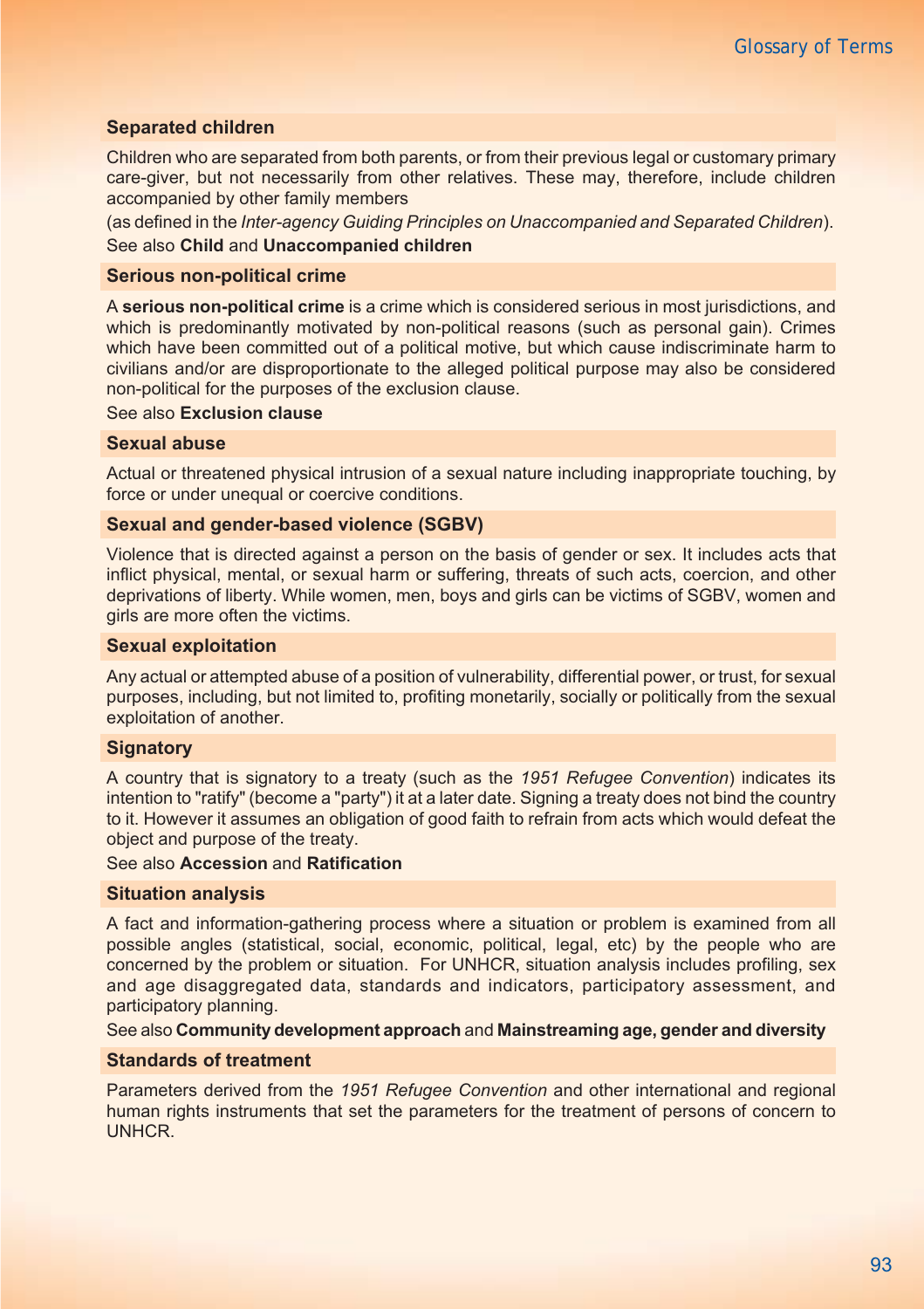

## **Stateless person**

A person who is not considered a national by any country under the operation of its law (Article 1 of the 1954 *Convention relating to the Status of Stateless Persons*).

See also **Persons of concern**

#### **Statelessness**

The condition of not being considered a national by any country under the operation of its law.

## **Statute of the Office of the United Nations High Commissioner for Refugees (UNHCR Statute)**

The annex to General Assembly Resolution 428 (V) of 1950 that establishes UNHCR's mandate, functions and structure, and defines a refugee for the purposes of UNHCR's work. UNHCR's mandate has been subsequently expanded by numerous UN General Assembly and ECOSOC resolutions.

#### See also **UNHCR mandate**

#### **Temporary protection**

Protection that is offered to people who are fleeing conflict and persecution in large enough numbers to overwhelm asylum procedures, or where there are no asylum procedures, as a short-term, emergency response. A determination of eligibility for refugee status needs to be carried our after this initial response. Temporary protection should be used on an exceptional basis by countries.

## **Treaty-based mechanisms**

UN human rights treaty bodies (committees) constituted to monitor the implementation of the core international human rights treaties. They are created in accordance with the provisions of the treaties concerned. Currently there are seven treaty monitoring bodies.

#### See also **Human rights** and **Charter-based mechanisms**

#### **Unaccompanied children**

Children who have been separated from both parents and other relatives and are not being cared for by an adult who, by law or custom, is responsible for doing so (as defined in the *Inter-agency Guiding Principles on Unaccompanied and Separated Children*).

## See also **Child** and **Separated children**

#### **UNHCR partner**

Normally refers to government agencies, UN bodies, NGOs and other parts of civil society that work with UNHCR in protecting persons of concern to the agency. Refugees and other persons of concern to the agency are also important partners.

## **United Nations Children Fund (UNICEF)**

The United Nations Children's Fund. UNICEF's mission is to advocate for the protection of children's rights, to help meet their basic needs and to expand their opportunities to reach their full potential. UNICEF is guided in doing this by the provisions and principles of the *Convention on the Rights of the Child.*

## **United Nations High Commissioner for Refugees (UNHCR)**

The UN agency mandated by the international community to, *inter alia*, protect refugees and find durable solutions for them in co-ordination with governments and other partners. The ECOSOC and the UN General Assembly have mandated UNHCR with other related tasks.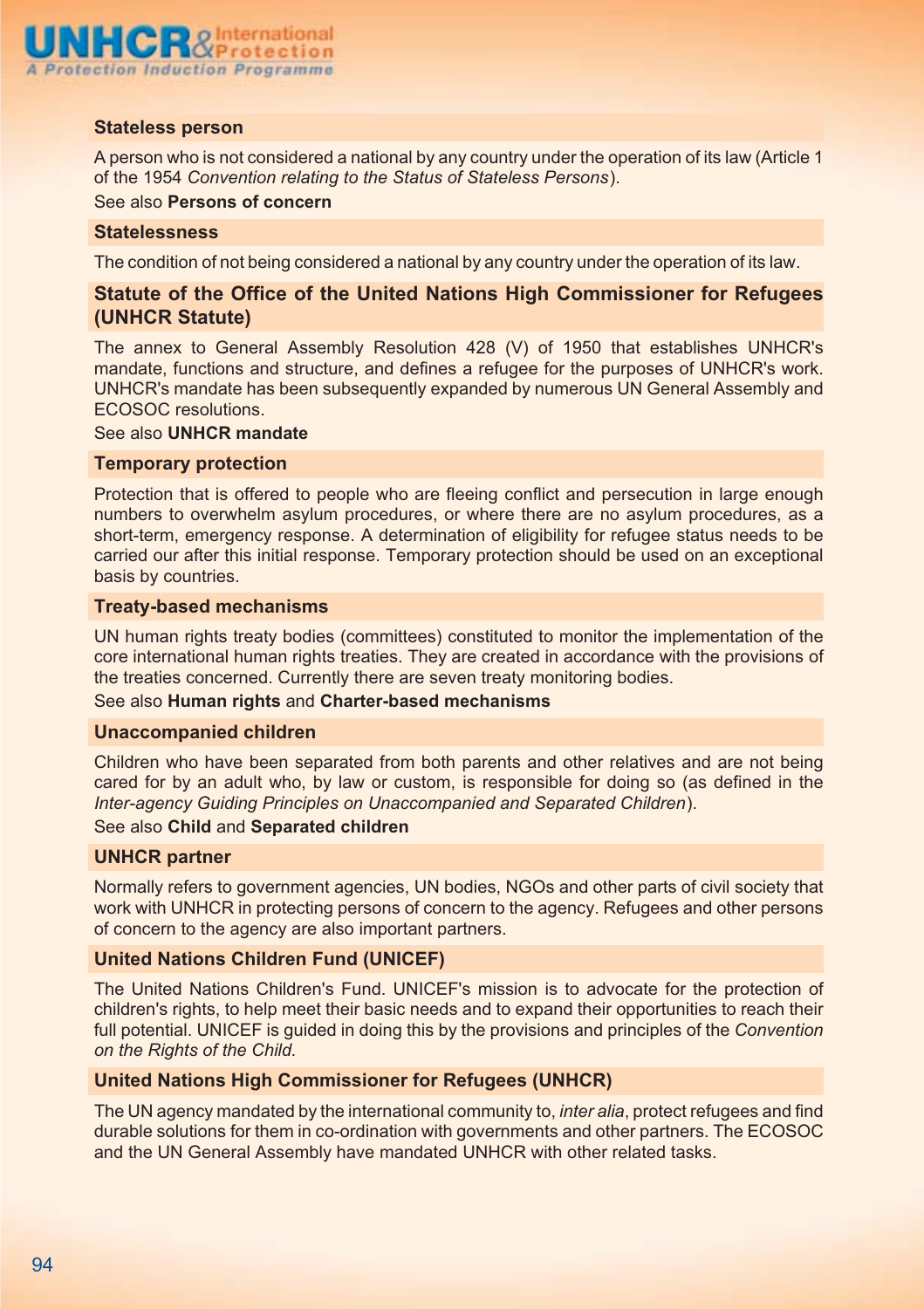## **Violence against women**

Any act of gender-based violence that results in, or is likely to result in, physical, sexual or psychological harm or suffering to women, including threats of such acts, coercion or arbitrary deprivation of liberty, whether occurring in public or in private life. Violence against women shall be understood to encompass, but not be limited to, the following:

(a) Physical, sexual and psychological violence occurring in the family, including battering, sexual abuse of female children in the household, dowry-related violence, marital rape, female genital mutilation and other traditional practices harmful to women, non-spousal violence and violence related to exploitation;

(b) Physical, sexual and psychological violence occurring within the general community, including rape, sexual abuse, sexual harassment and intimidation at work, in educational institutions and elsewhere, trafficking in women and forced prostitution;

(c) Physical, sexual and psychological violence perpetrated or condoned by the State, wherever it occurs.

*(cited from the 1993 UN General Assembly Declaration on the Elimination of Violence Against Women)*

#### **Voluntary repatriation**

One of the three durable solutions to address the plight of refugees. It involves refugees voluntarily returning to their country of origin and/or country of habitual residence in safety and with dignity. Refugees may repatriate spontaneously or with the assistance of UNHCR and its partners.

See also **Durable solution, Local integration,** and **Resettlement**

## **War crimes**

**War crimes** are violations of the laws or customs of war. These crimes include, but are not limited to, grave breaches of the four Geneva Conventions of 1949, including the wilful killing, torture, inhuman treatment, unlawful detention or deportation of persons who are no longer taking part in hostilities, and the destruction or appropriation of property protected by the four Geneva Conventions of 1949. Civilian or military personnel can commit war crimes.

See also **Exclusion clauses, Crimes against peace, Crimes against humanity,** and **Acts contrary to the purposes and principles of the UN**

## **Well-founded fear (of persecution)**

The key distinctive element of the *1951 Refugee Convention* definition of a refugee. According to the *1951 Refugee Convention*, this fear of persecution must be linked to one or more of the five Convention grounds: race, religion, nationality, membership of a particular social group, or political opinion.

## See also **Convention grounds** and **Persecution**

## **World Food Programme (WFP)**

As the food aid arm of the UN, WFP provides food to meet emergency needs and to support economic & social development. The Agency also provides the logistics support necessary to get food aid to the right people at the right time and in the right place. It promoting policies, strategies and operations that directly benefit the poor and hungry.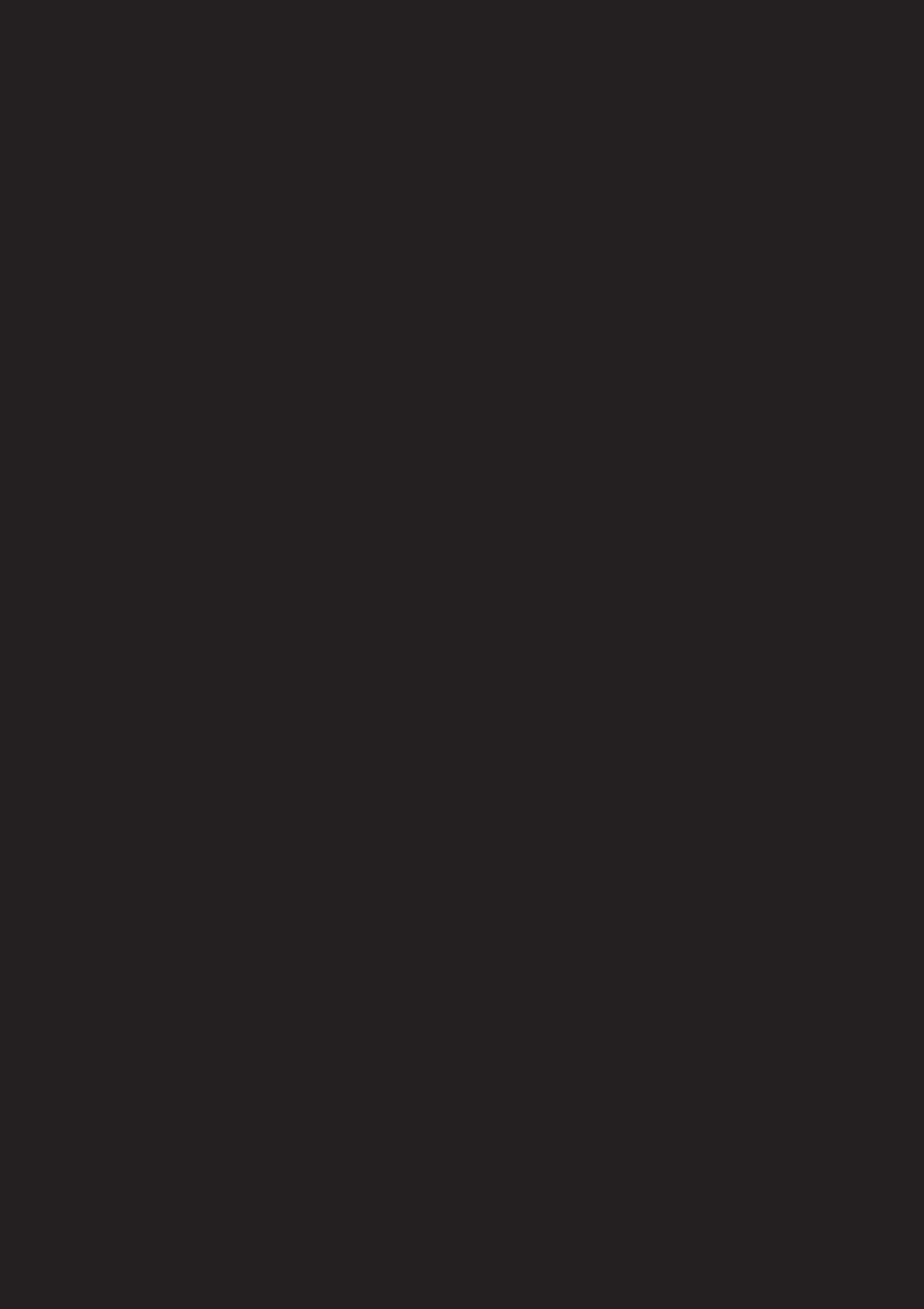# **Credits**

This programme has been developed by UNHCR's *Division of International Protection Services (DIPS) with the support of the Division of Operational Support, the Division of External Relations and the various Bureaux.*

## *DIPS thanks all our colleagues and friends who have helped develop this programme:*

*Anne Kellner, Belen G. Vinuesa, Brian Gorlick, Brian Vaughan, Christian Martin, Clare Goldie, Cristina Pierini, Daniel Alkhal, Dominique Tohme, Elena Bovey, Elena Remishevskaya, Elizabeth Brown, Elke Chapuisod, Elodie Primo-Amado, Emad Atef Aziz, Ernst Decsey, Fabrizio Cirello, Farouk Rehaz, Federico Martinez, Felipe Camargo, Georgina Wilson, Helmut Buss, Irina Korenyak, Jean-Bernard Mollard, Jim Mayer, Juan Carlos Murillo, Koushik Banerjee, Lastenia Canales, Laura Makokha Odanyiro, Leigh Foster, Luca Fiore, Maha Odeima, Margaret A. Sood, Marianne Kedemos, Marie-Christine Deline, Marilyn Achiron, Marina Rogachevskaya, Mark Manly, Matteo Montesano, Mercedes Neal, Meriem Khelladi, Michael Gerrard, Michel Gaudé, Michele McClure, Natasha Burlakova, Nathalie Beaini, Nevine Osman, Niamh O'Byrne, Nizar Zeidan, Oleg Kolomiyets, Paola Bissaca, Patrice Zeltner, Peter Kozelets, Petronella Dijkstra, Philippe Billion, Rajshree Suresh, Ranganathan T.Vivekanantham, Raymond Wilkinson, Reem Alsalem, Sabine Wahning, Sabino Morera, Sara Sabbah, Shaden Khallaf, Sophie Muller, Susan Hopper, Tony Amado, Valeria Morra, Vanessa Mattar, Wil Eikelboom, Yvon Orand.*

## *Photo credits:*

*Eriksson, A. Gesulfo, A. Hollmann, A. Roulet, B. Betzelt, B. Heger, B. Press, C. Sattlberger, C. Schumpf, C. Schwetz, C. Shirley, H. Caux, H. J. Davies, J. Austin, J. Becket, J. Björgvinsson, J. M. Goudstikker, J. Spaull, L. Astrom, L. Senigalliesi, L. Taylor, M. Kobayashi, M. Yonekawa, N. Behring, N. Leto, P. Deloche, P. Moumtzis, P. Smith, R. Chalasani, J. Hoisaeter, R. LeMoyne, R. Wilkinson, S. Boness, S. Hollmann, S. Hopper, S. Wright, W. McCoy, W. Van De Linde, UNHCR, ARNI/UN Archives, NATO.*

This programme has been developed with the support of the US Government's Bureau of Population, Refugees and Migration (BPRM).







www.itcilo.org